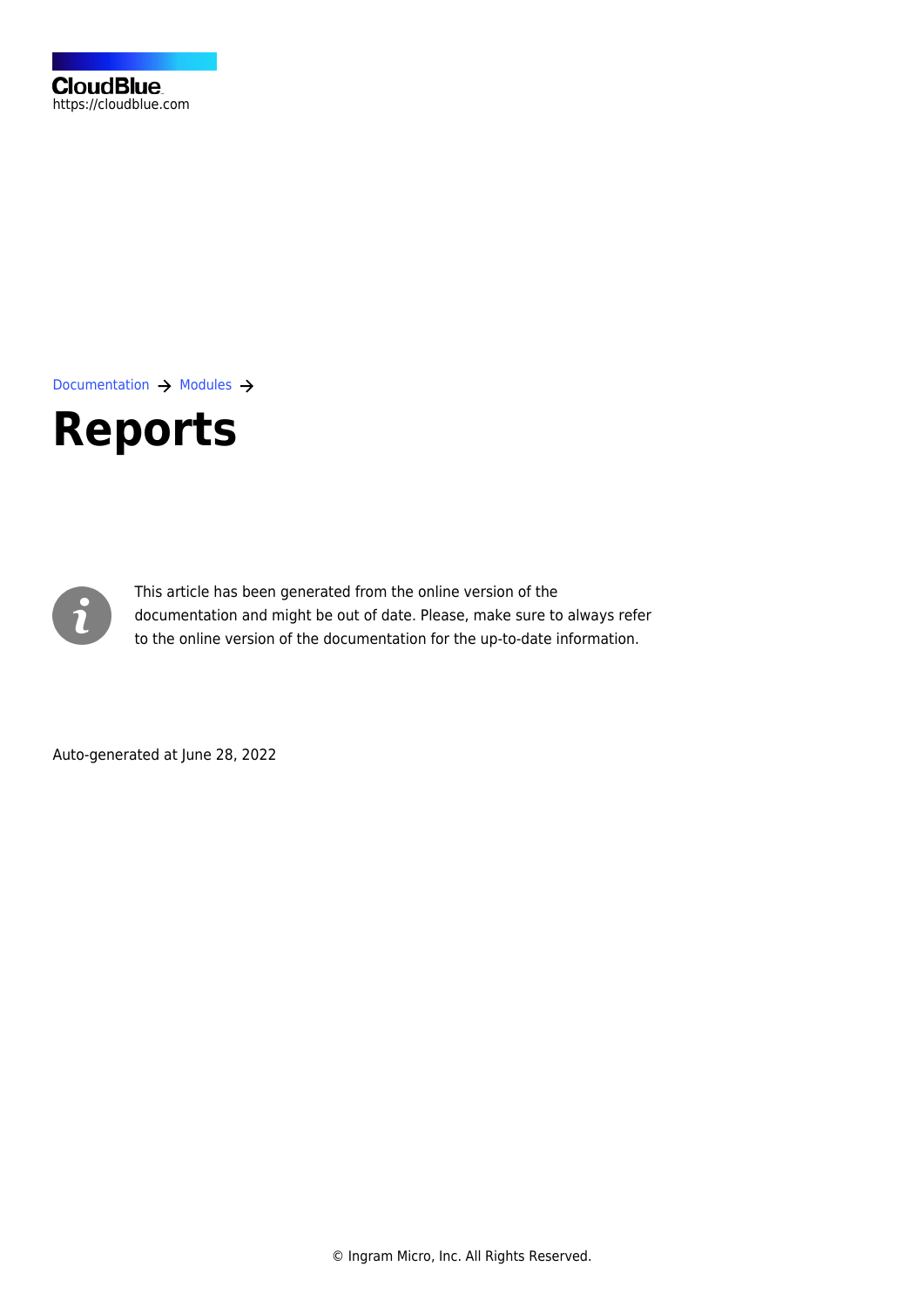#### **CloudBlue**

The Reports Management module, as the name implies, is used to implement the reporting functionality on the CloudBlue Connect platform. The provided reporting capabilities allows organizations to acquire business intelligence in a timely manner. Insights into various business operations always provide an upper hand for making right decisions.

Before starting to work with the Reports module and its comprehensive features, it is recommended to get familiar with the reports overview, the report schedules concept, and the provided workflows.

#### **Overview**

Reports represent objects that includes data that is exported from the system. Such reports can be especially useful to extract required data and import it to external systems for further processing, such as billing and reconciliation operations.



Reports can be created via the **Directory** tab of **Reports** module. By using the provided report templates, the system generates a System report object. Such reports contain predefined report parameters that are selected via the aforementioned templates and that include corresponding export data.

Additionally, it is possible to export any data from the platform via [Connect Reports SDK.](https://connect.cloudblue.com/community/sdk/connect-reports-sdk/) Therefore, by following the provided instructions, Connect users can provide their git repositories and use custom templates to generate reports. Custom templates may contain any of your specified parameters and consequently allows creating specific reports that are required for your business scenario.

Once a report object is generated, the system starts processing your report file. In case the report processing is successful, the system provides a report file in your specified format (JSON, CSV, or XLSX) and displays Ready in the report status. Thereafter, the system allows you to successfully download the report file.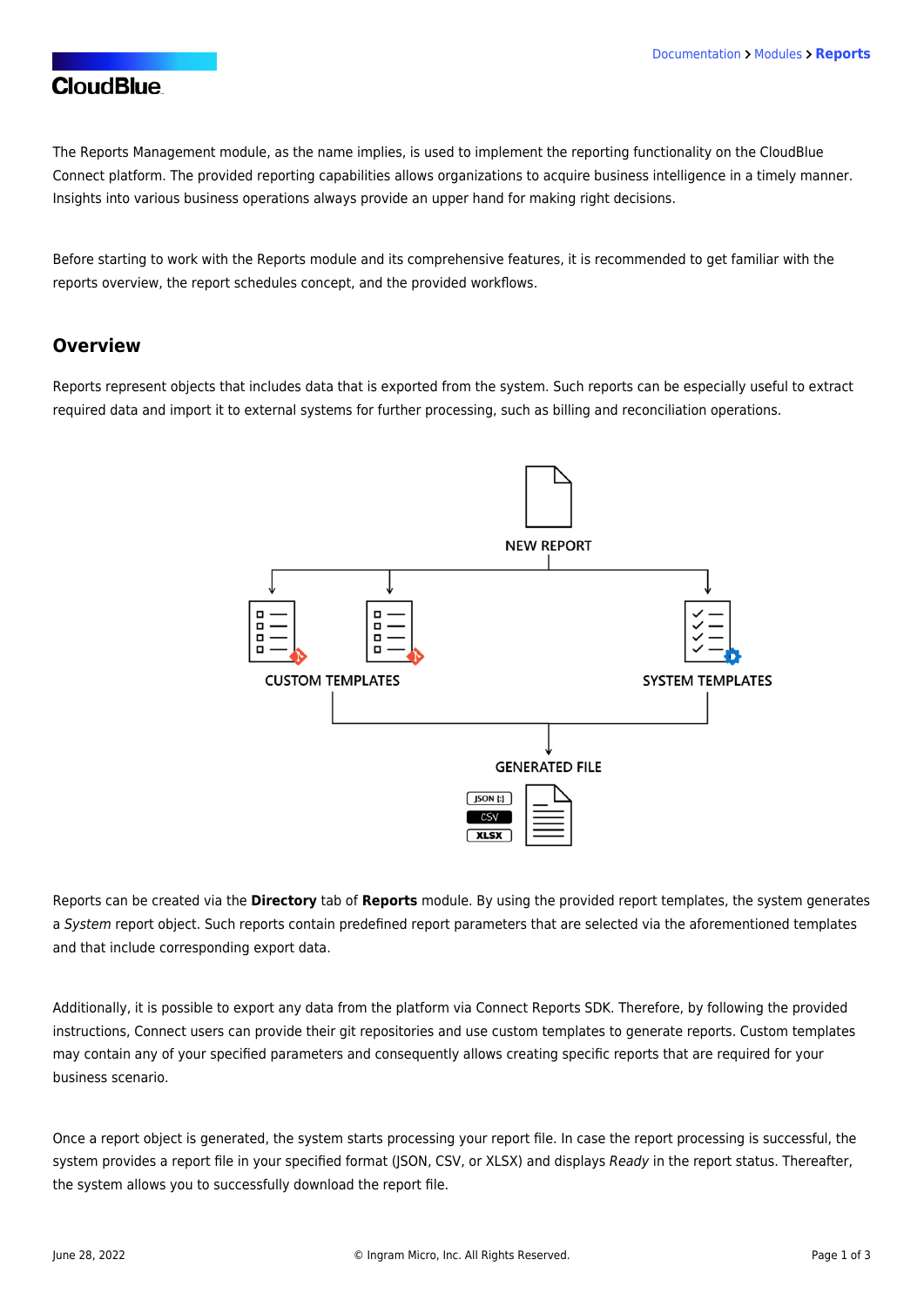### **CloudBlue**

#### **Report Schedule**

The CloudBlue Connect platform also allows creating report schedule objects and customize schedule triggers. Therefore, the system will systematically generate report files based on your selected template and trigger configurations. Reports can be automatically created daily, weekly, or monthly.

The system enables Connect users to edit provided trigger configuration as well as report parameters after the schedule object is created. In addition, users can manually trigger their report schedule and generate required report files immediately.

Note that the system also enables you to disable or enable your created report schedules.

#### **Reports Workflow**

The following illustrates and describes the report object workflow on the Connect platform.



**Pending**: Once a new report object is successfully generated, the system assigns the Pending state to your report. This status is generally assigned right after the creation of the report object. After a few moments, the system will transfer the object to the next state.

**Deploying**: This status indicates that a new report is being deployed on the Connect platform. From this particular state, the system decides if a report file is generated successfully. Thereafter, in case the report creation is successful, the system assigns the Ready status to this report. Otherwise, the report creation is failed and the system assigns the corresponding status to it.

**Ready**: This status is displayed in case the report creation process was successfully completed. Therefore, your report file is ready and it is available to download. Note that reports in this state can be removed if necessary.